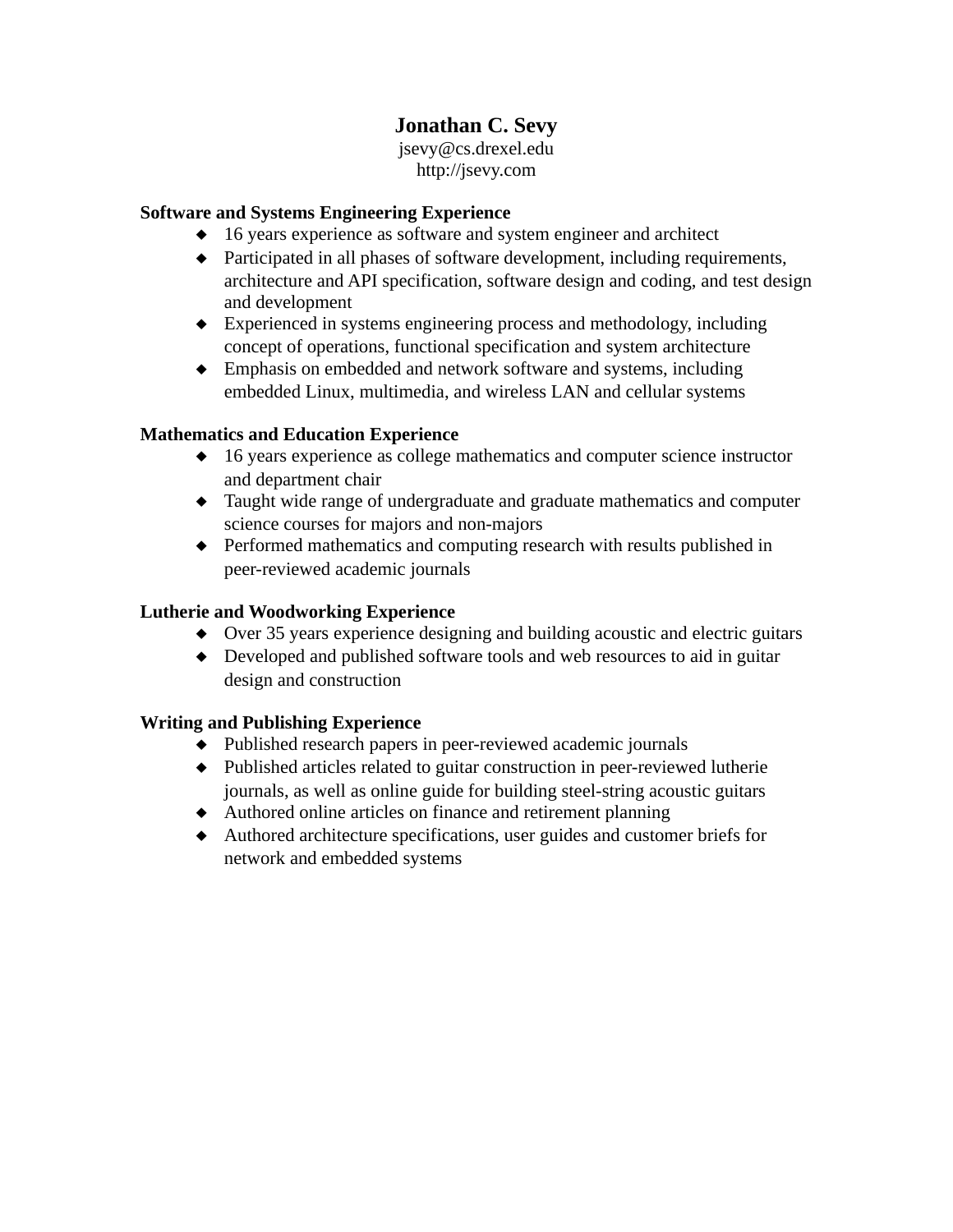#### **Projects and Roles**

#### *Software and System Engineering*

- Embedded Software and Systems
	- Android Platform Lead Software Architect
		- Software architect and project lead for Android platform port to multicore cellular telephony handset SoCs
		- Responsible for project strategy, architecture, planning, staffing, mentoring, coordination, oversight and reporting
	- Senior software developer in Platform Integration Group for 2G/3G mobile handset platforms
		- Developed device drivers and framework software for proprietary RTOS-based protocol stack and applications framework for
		- Provided architectural and design guidance and code review for software developed by junior team members
		- Provided system-level analysis and support for customer technical issues
	- Technical lead for embedded Linux port to ARM-based multicore cellular communications processor
		- Developed Linux port and board-support packages for ARM926EJbased application processor in multicore baseband processor on cellular telephony development boards and handset
		- Created kernel adaptations, development system and drivers including ALSA driver for DSP audio interface and custom serial telephony stack interface
		- Ported Qtopia Phone Edition as graphical user interface environment
		- Managed contractors developing additional device drivers and framework components
	- Member of System Engineering team developing system requirements, analysis and software architecture for GSM/GPRS-based mobile telephony platforms
		- Developed and documented software architectures for subsystems of multicore protocol stack and applications framework
	- Software architect for embedded software development for dual-core ARM/DSP-based SoC for portable music player
		- Developed API, architecture and design for configurable audio processing engine utilizing ARM and DSP for multimedia processing
		- **•** Provided technical oversight for code development by offshore subcontractor
	- Technical lead for embedded Linux software development for ARM-based mobile cellular communications products
		- Software lead for wireless bridge/router terminal device; developed software architecture, Linux port for custom board, and networking application code for hardware platform based on Intel XScale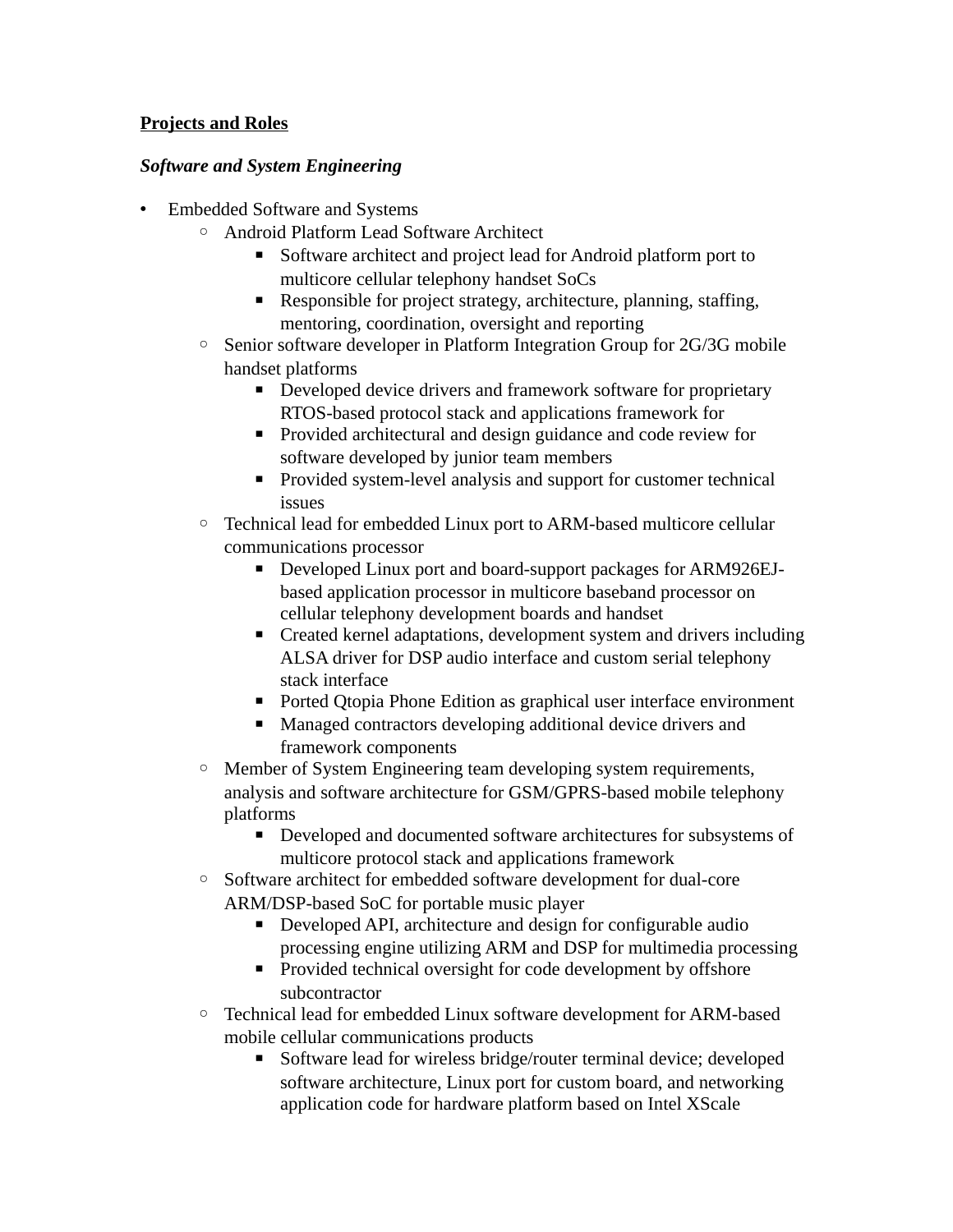processor with custom ASIC, USB and Ethernet controller

- **•** Provided Linux port and driver development for IP telephony handset utilizing Intel XScale processor
- Ported NetBSD operating system to custom ARM926EJ-S-based SoC
	- Developed kernel adaptations, serial driver, timer and interrupt handler
	- Documented process in article incorporated as part of NetBSD project documentation
- Technical lead in development of platform-independent 802.11 MAC software
	- Responsible for architecture, design, coding and documentation of core MAC protocol state machine
- Member of team developing platforms and products for toy industry
	- **Developed software architecture based on PEG graphics library and** Nucleus Plus RTOS for handheld voice-activated personal organizer
- Networking
	- Authored Java SNMP package for network device management software development
	- Used SNMP package to implement configuration and monitoring software for wireless LAN access points and SNMP Inquisitor query utility
- Design Automation
	- Designed and implemented web-based tools for VHDL and Verilog testbench generation utilizing forms-based server-resident and signed applet approaches
- Simulation
	- Created system simulation tools to model embedded system memory allocation and provide RF protocol reliability assessment

# *Lutherie*

- Acoustic and electric guitar construction
	- Constructed approximately [50 acoustic and electric instruments](http://jsevy.com/wordpress/index.php/lutherie/lutherie-gallery/) over a 35-year period
- [Software utilities for graphical and structural design](http://jsevy.com/wordpress/index.php/lutherie/)
	- Rosette Designer [PC](http://jsevy.com/wordpress/index.php/lutherie#color_rosette) and [Android](http://jsevy.com/wordpress/index.php/java-and-android/android-apps-and-libraries/rosette-designer/) apps, an app to help with the design of mosaic soundhole rosettes.
	- [Guitar Design](http://jsevy.com/wordpress/index.php/lutherie#guitar_design) PC application, an application to help with the design of guitar body shapes.
	- [Fretmarker Design](http://jsevy.com/wordpress/index.php/lutherie#fretmarker_design) PC application, an application to help with the design of fretmarker inlays.
- Articles on topics in lutherie
	- [Building a Steel-String Acoustic Guitar,](http://jsevy.com/luthierie/guitarmaking_guide/building_flattop.html) a pictorial voyage through the construction of a guitar
	- ◦ [Arched Workboards,](http://jsevy.com/luthierie/workboards/Arched_Workboards.html) a short piece on constructing and using arched workboards for flat-top guitar construction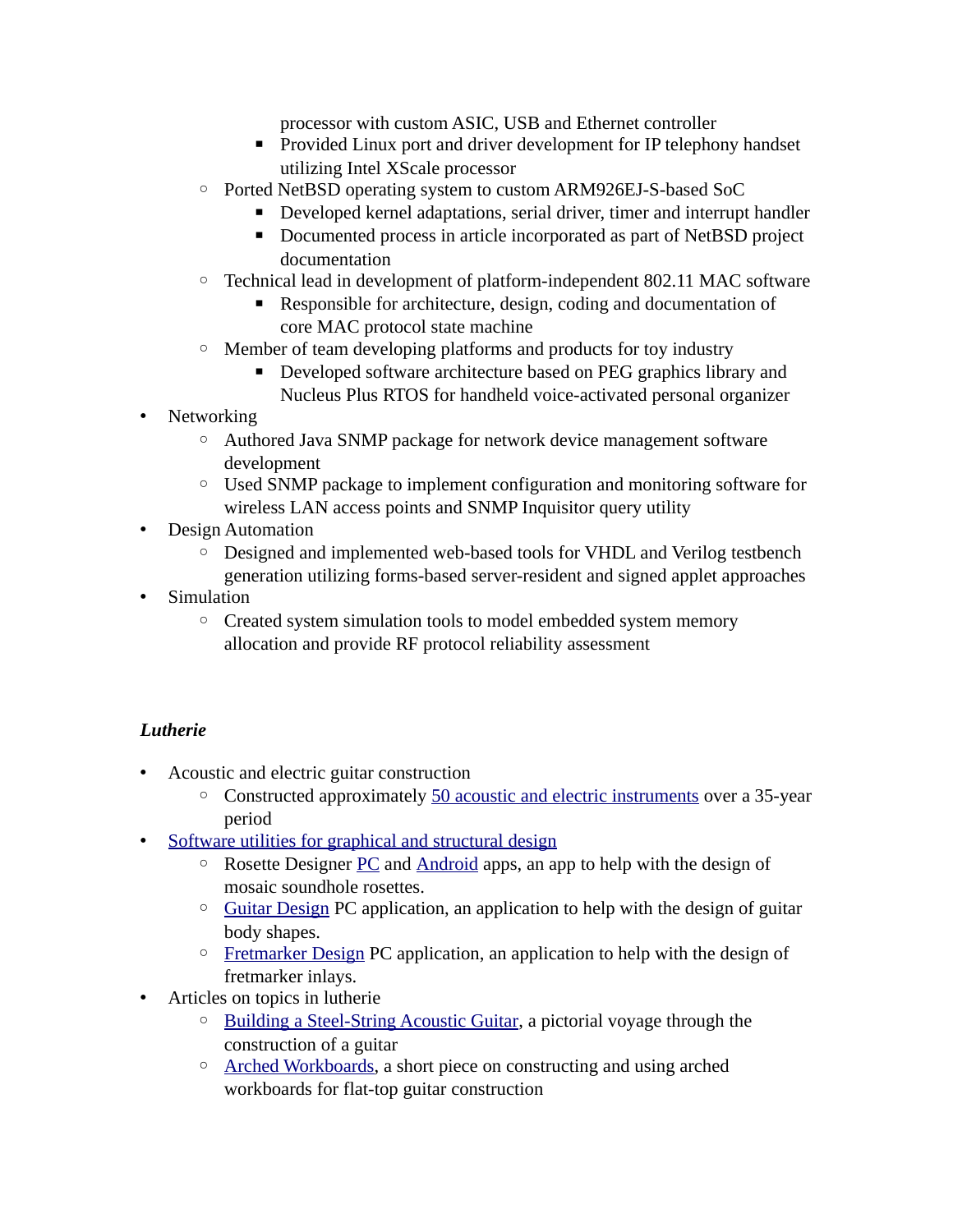- [The Long Compass,](http://jsevy.com/luthierie/compass/Long_compass.html) a description of making and using this tool for drawing arcs of circles of large radii
- Calculating Arc Parameters, a short article on computing rises and radii of arcs. American Lutherie **58** (1999), 42-45.
- What Happens if I Make It Bigger? Estimation in the Workshop, an article on rules-of-thumb for how changes in dimensions of structural members affect stiffness and strength. American Lutherie **73** (2003), 36-39.
- Neck and Bridge Geometry for Domed Guitar Tops, an article on computing neck angles and bridge rises when using domed guitar tops. American Lutherie **81** (2005), p. 36-39.

#### *Finance and Retirement*

- Simulation and Analysis
	- Created multiple spreadsheet-based simulation packages to study the effect of retirement withdrawal schemes under historical and simulated scenarios
- Writing
	- Authored multiple articles discussing results obtained from simulation and analysis
		- *[Life Tables and Retirement Planning](http://jsevy.com/wordpress/index.php/finance-and-retirement/fun-with-life-tables-planning-for-retirement)*, 2015
		- *Retirement Withdrawal Strategies: Guyton-Klinger as a Happy [Medium,](http://jsevy.com/wordpress/index.php/finance-and-retirement/retirement-withdrawal-strategies-guyton-klinger-as-a-happy-medium) 2015*
		- *Perfect Knowledge in Retirement Planning: Efficiency, Deficiency, [and Disruptiveness](http://jsevy.com/wordpress/index.php/perfect-knowledge-in-retirement-planning-efficiency-deficiency-and-disruptiveness)*, 2015
		- *Over-valued, Under-valued, or Just About Right? Assessing [Retirement Portfolios in Current Conditions](http://jsevy.com/wordpress/index.php/finance-and-retirement/assessing-retirement-portfolios-in-current-conditions)*, 2016
		- *[Annual or Monthly Withdrawal? Dollar Cost Averaging in Retirement](http://jsevy.com/wordpress/index.php/annual-or-monthly-withdrawal)*, 2016

*Software Development Languages and Tools*

- Java (Android, PC, J2EE, JNI)
- C,  $C++$  (including STL)
- ARM, MIPS, PowerPC assembly language
- GNU gcc development environment (native and cross)
- Eclipse Android, Java and C/C++ development environments
- ARM ADS and RVCT development suites
- Lauterbach Trace32, JTAGJet and EPI Majic embedded debug systems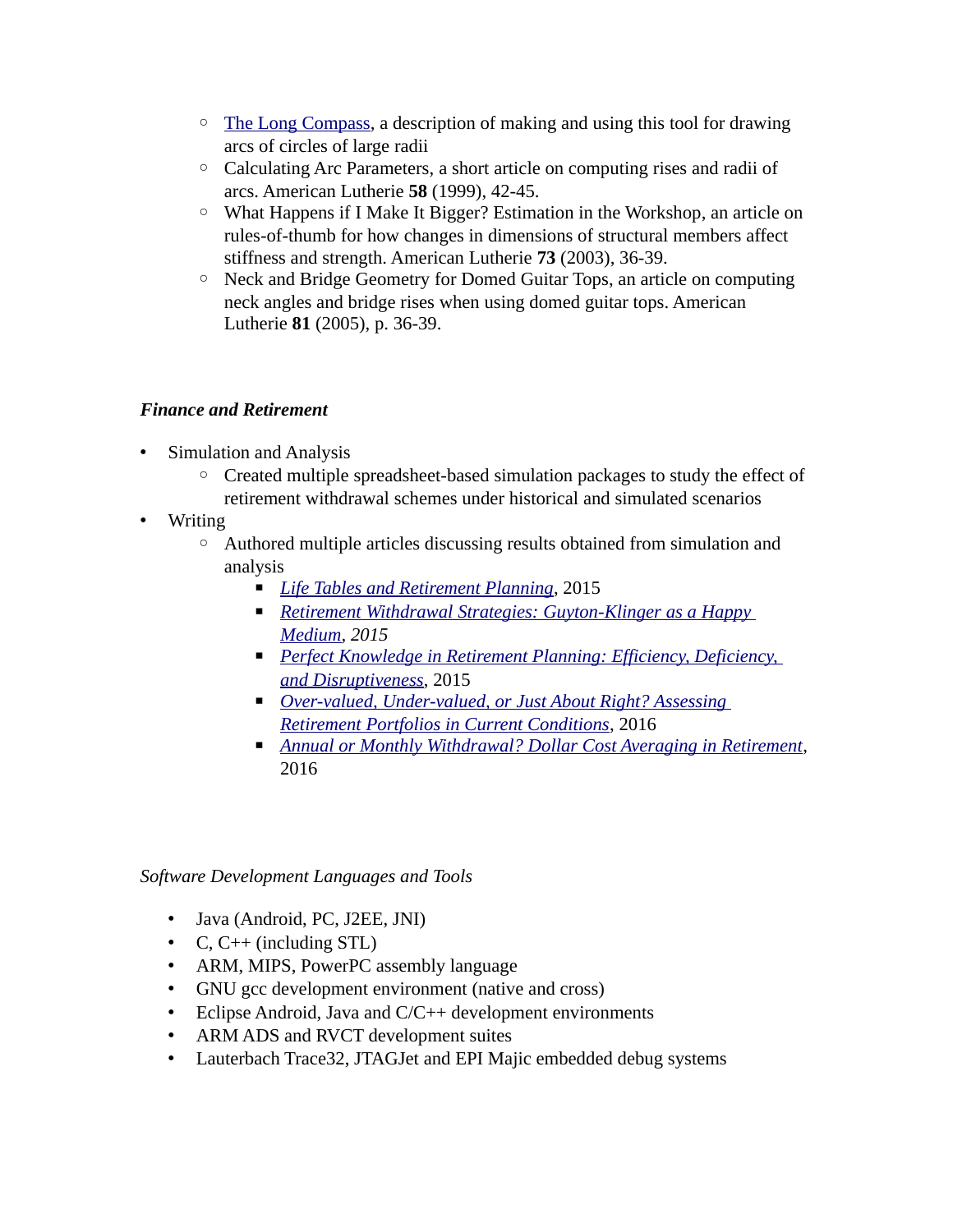# **Employment History**

# *2016 – present*

# **Retired**

Easton, PA

- Continuing research and investigation into topics in finance, software development, and lutherie
- Documenting findings in online guides and articles

#### *2010 - 2016*

# **Android Software Architect, Concept Engineering**

Intel Mobile Communications, Allentown, PA

• Responsible for strategy, software architecture and project leadership for Android platform development for cellular communication SoCs.

#### *2008 - 2010*

#### **Principal Engineer, Embedded Software and Systems Engineering**

Lutron Electronics, Coopersburg, PA

• Provided system analysis, modeling, functional specification and architecture for embedded software and systems for lighting control; provided guidance and mentoring for junior staff members.

#### *2003 - 2008*

#### **Senior Staff Engineer, Embedded Software and Systems Engineering**

Infineon Technologies / LSI Corporation / Agere Systems, Allentown, PA

• Responsible for system analysis, API, architecture, design, coding and testing of embedded software for multimedia and cellular communication SoCs, as well as mentoring and oversight of junior team members.

#### *2002 - 2003*

#### **Embedded Software Engineer**

Flarion Technologies, Bedminster, NJ

• Member of mobile products embedded software team; responsible for architecture, coding, testing, and deployment of software for wireless communication products including demonstration 3G handset and portable wireless to Ethernet bridge.

#### *2000 - 2002*

#### **Principal Software Engineer**

Intrinsix, Inc., Bethlehem, PA

• Involved in all phases of embedded software and EDA tool design and construction, including requirements definition, architecture, software construction, testing, and maintenance.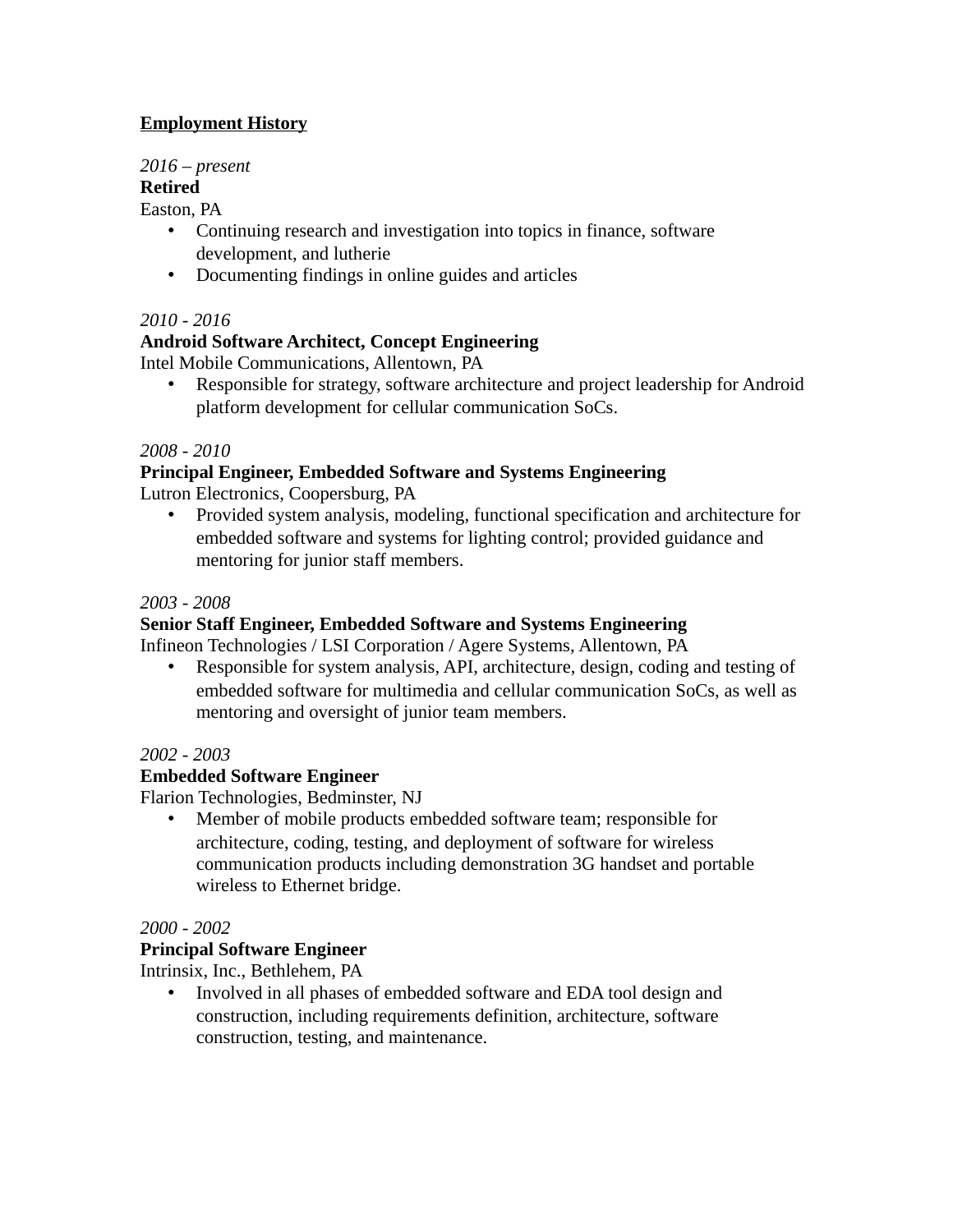#### *1999 - 2000*

**Associate Director** (1999 - 2000), **Geometric and Intelligent Computing Laboratory**  Mathematics and Computer Science Department

Drexel University, Philadelphia, PA

- Performed research into ad-hoc wireless networking and provided general direction of computing laboratory employing approximately 15 graduate and undergraduate Computer Science students.
- Responsibilities included project supervision and equipment, software, and network planning, design, purchase and maintenance.

*1991 - 2000*

**Department Chair** (1995-2000) **Associate Professor** (1997-2000) **Assistant Professor** (1991-1997) Department of Mathematics and Computer Science DeSales University, Center Valley, PA

- Full-time faculty member and department chair in mathematics and computer science department offering undergraduate and masters degrees. Responsible for administration of academic department, including planning, budgeting, staffing, scheduling, and program and course development.
- Instructor for undergraduate and graduate courses in mathematics and computer science, including Computer Architecture, Discrete Mathematics, Calculus I - IV, Advanced Calculus, Linear Algebra, Differential Equations, Probability and Statistics, Operations Research, Numerical Analysis
- Research and publication in Mathematics and Computer Science (listed below)
- Service on Computer Advisory Committee, Department Chairs Committee, Board Budget and Finance Committee, Enrollment Services Committee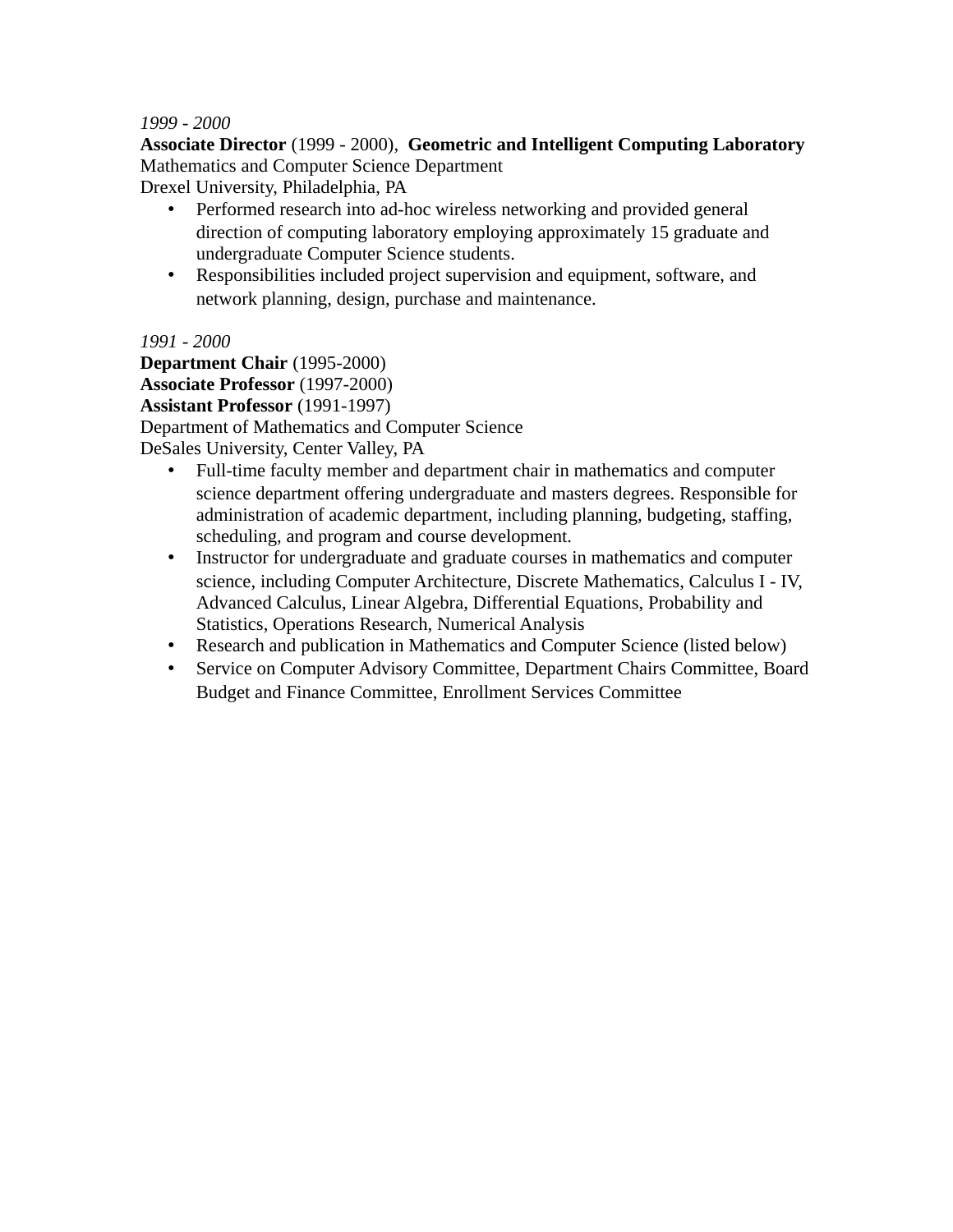## **Education**

#### **M.S. Computer Science, 2000 Drexel University, Philadelphia, PA**

• *Coursework:* Computer Networks, Compiler Construction, Operating Systems, Theory of Algorithms, Software Design, Machine Organization, Database Theory, Graphical User Interfaces, Parallel Programming, Artificial Intelligence

#### **Ph.D. Mathematics, 1991**

#### **Drexel University, Philadelphia, PA**

- *Thesis:* Acceleration of Convergence of Sequences of Simultaneous Approximants
- *Research Focus:* Applied mathematics, numerical analysis, approximation theory

#### **B.S. Physics, 1981**

#### **Duke University, Durham, NC**

• *Honors:* Phi Beta Kappa, Julia Dale Memorial Award in Mathematics

#### **Continuing Education**

- Software Architecture: Principles and Practices, Software Engineering Institute, Carnegie Mellon University, Pittsburgh, PA, 2006
- Systems Thinking, on-site training, E. Hole, Stevens Institute of Technology, 2009
- System Architecture, on-site training, P. Koopman, Carnegie Mellon University, 2009

# **Writing and Publications**

*Computer Science*

- J. Sevy, *Porting NetBSD to a New ARM SoC*, February 2007, [http://www.netbsd.org/Documentation/kernel/porting\\_netbsd\\_arm\\_soc.html](http://www.netbsd.org/Documentation/kernel/porting_netbsd_arm_soc.html)
- J. Sevy, V. Zaychik, T. Hewett, W. Regli, *Evaluating Collaborative Design Studios*, proceedings of WETICE2000: Workshop on Enabling Technologies In Collaborative Engineering, June 2000.
- D. McWherter, J. Sevy, W. Regli, *Building an IP Network Quality-of-Service Testbed*, IEEE Internet Computing, August 2000.

*Mathematics*

- J. Sevy, *Acceleration of convergence of sequences of multivariate simultaneous approximants*, Calcolo **34** (1997), 51-69.
- J. Sevy, *Lagrange and least-square polynomials as limits of linear combinations of iterates of Bernstein and Durrmeyer polynomials* , Journal of Approximation Theory **80** (1995), 267-271.
- J. Sevy, *Convergence of iterated Boolean sums of simultaneous approximants*, Calcolo **30** (1993), 41-68.